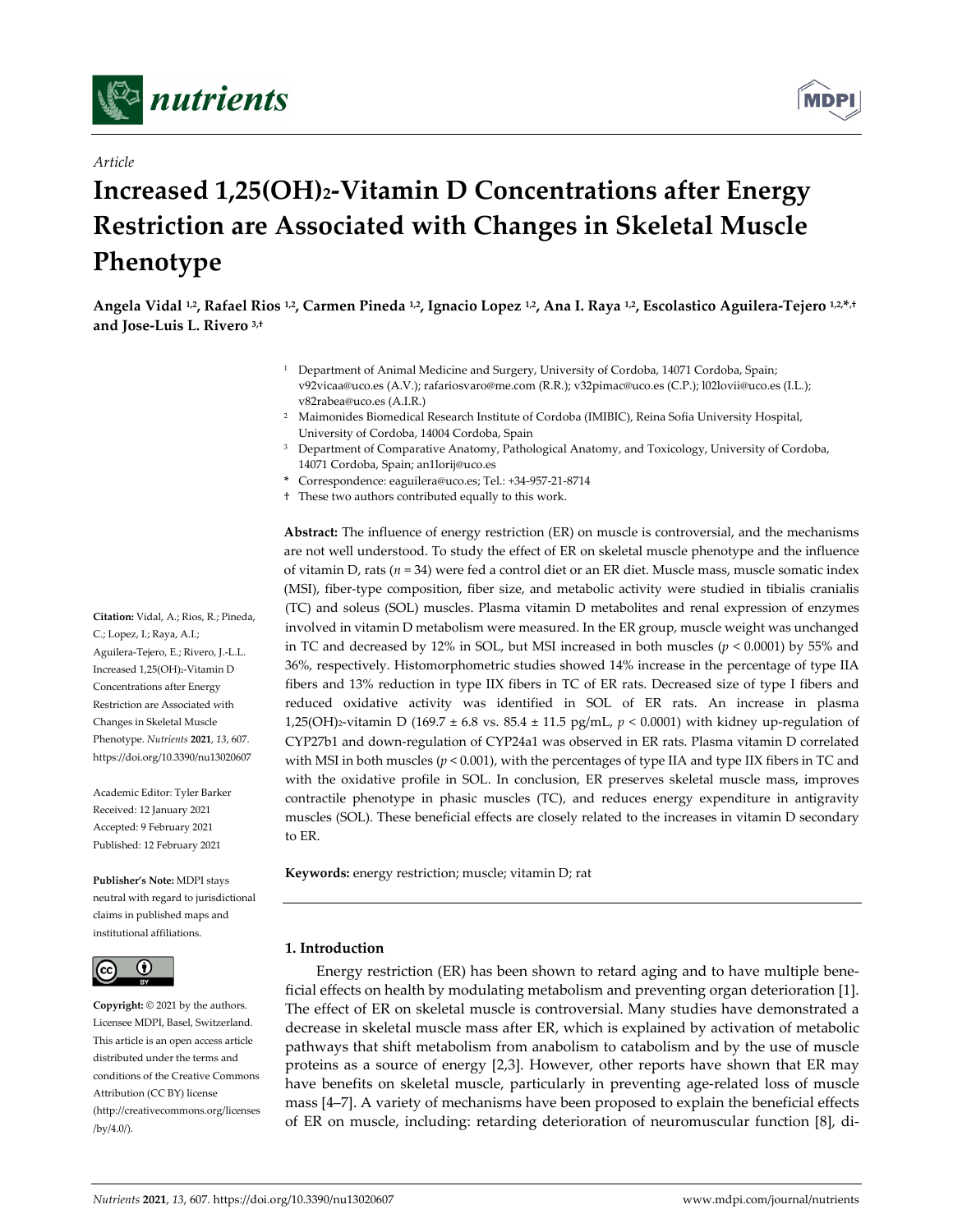minishing the dysfunction of slow muscles [9], modifying mitochondrial ultrastructure [10], decreasing mitochondrial oxidative damage [11], and increasing skeletal muscle insulin sensitivity [12].

Vitamin D is an essential micronutrient involved in bone and mineral metabolism. Vitamin D is synthesized in the skin or ingested with the diet as cholecalciferol, which subsequently is metabolized in the liver to 25(OH)-cholecalciferol (25(OH)-vitamin D). The 25(OH)‐vitamin D is further hydroxylated in the kidney to produce 1,25(OH)2‐cholecalciferol (1,25(OH)2‐vitamin D), which is the major active metabolite of vitamin D [13].

In addition to its bone actions, vitamin D plays an important role in other body systems, including the skeletal muscle [14]. Several studies have found an association between vitamin D deficiency and myopathy or muscle weakness [15–17]. Moreover, many disorders that cause sarcopenia (e.g., aging, chronic kidney disease, obesity/metabolic syndrome) are also associated with vitamin D deficiency [18,19]. Further‐ more, vitamin D supplementation has benefits in the treatment of sarcopenia, and adequate vitamin D status helps to prevent loss of muscle mass [20,21].

Vitamin D metabolism is regulated by fibroblast growth factor 23 (FGF23), a hor‐ mone produced by bone cells. FGF23 down-regulates 1,25(OH)2-vitamin D production by the kidney through the inhibition of the enzyme  $1-\alpha$ -hydroxylase (CYP27b1) that metabolizes 25(OH)-vitamin D to 1,25(OH) $_2$ -vitamin D and by stimulation of the catabolic enzyme 24‐hydroxylase (CYP24a1) [22]. Recent reports demonstrate that low‐calorie diets decrease FGF23 production, which in turn may result in increased 1,25(OH)2-vitamin D levels [23].

We hypothesized that an increase in  $1,25(OH)$ <sub>2</sub>-vitamin D secondary to ER may play a role in the effects of ER on skeletal muscle. Thus, the objectives of this study were (1) to investigate the effect of ER on skeletal muscle histomorphometry and (2) to study the influence of ER on vitamin D metabolism and the relationship between vitamin D metabolites and changes in skeletal muscle mass and phenotype.

## **2. Materials and Methods**

#### *2.1. Animals and Diets*

Animals were provided by the Animal Housing Facilities of the University of Cor‐ doba (Cordoba, Spain). Thirty‐four female Wistar rats aged two months at the beginning of the study were housed in individual cages with a 12:12 h light/dark cycle. Two diets with identical vitamin D concentration (500 IU/kg) were used in the experiments: control diet containing 3518 Kcal/Kg (Altromin C 1090‐10, Altromin Spezialfutter GmbH, Lage, Germany) and a diet with a low caloric content, 1314 Kcal/kg (Altromin C 1012, Altromin Spezialfutter GmbH, Germany). Nutrient composition of both diets is shown in Table 1.

**Table 1.** Analytical composition of the two diets used in the study.

|                           | Control | <b>Energy Restriction</b> |
|---------------------------|---------|---------------------------|
| Crude Nutrients (%)       |         |                           |
| Nitrogen free extractives | 60      | 24.3                      |
| Crude protein             | 20.7    | 17.1                      |
| Crude fat                 | 4       | 2                         |
| Crude fiber               | 3.1     | 44                        |
| Crude ash                 | 4.3     | 5.5                       |
| Moisture                  | 7.9     | 7.1                       |
| Metabolized Energy (%)    |         |                           |
| Carbohydrates             | 66      | 34                        |
| Protein                   | 24      | 52                        |
| Fat                       | 10      | 14                        |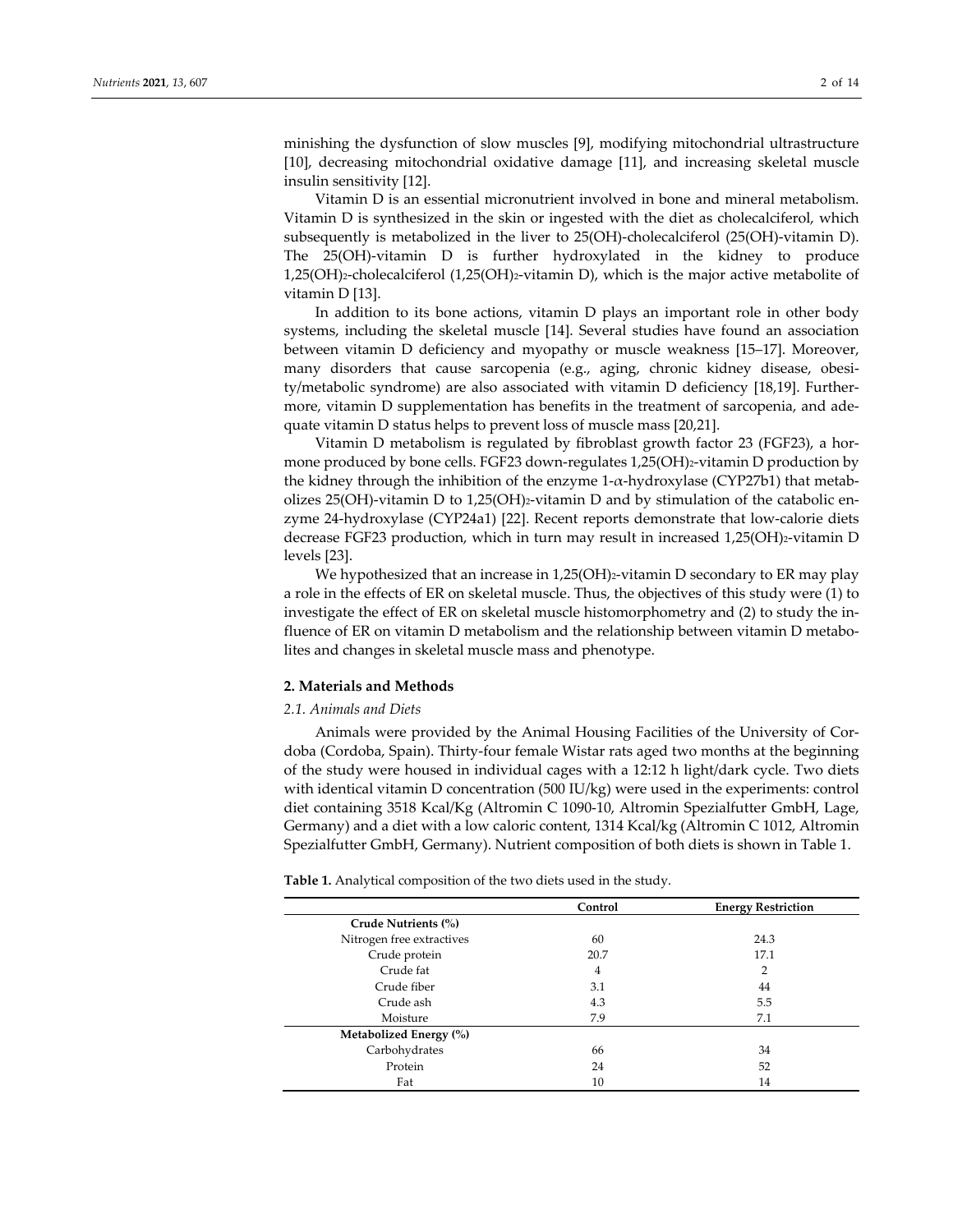#### *2.2. Experimental Design*

Animals were randomly allocated to either a control group or an ER group (*n* = 17 each). Rats allotted to the control group were fed ad libitum the control diet, and rats in the ER group were fed the hypocaloric diet. Food was presented to the rats at 08:00. Since rats fed hypocaloric diet had increased appetite, in this group, food intake was adjusted in order to achieve 40% ER when compared with the control group. The experiments lasted 200 days. At the end of the study, rats were fasted for 12 h (food was withdrawn at 20:00) and sacrificed by exsanguination under general anesthesia (inhaled isoflurane, IsoVet, Braun, Spain) to obtain blood samples from the abdominal aorta and tissue sam‐ ples from skeletal muscle, abdominal fat, and kidney. Abdominal fat was collected by removing the visceral fat surrounding the intestine and by scraping the inner surface of the abdominal wall.

## *2.3. Muscle Sampling*

Muscles were obtained at the time of sacrifice. Tibialis cranialis (TC) and soleus (SOL) were chosen as representative muscles of fast-twitch and slow-twitch phenotypes, respectively. Both muscles were dissected and wet weighted. Muscle somatic index (MSI), used as a predictor of sarcopenia, was obtained by calculating the muscle weight (mg) to body weight at the time of sacrifice (g) ratio.

After collection, muscles were processed for histomorphometric studies as previously described [24]. Muscle samples were mounted on a cork block by using the Opti‐ mal Cutting Temperature (OCT) medium (Tissue‐Tek II; Miles Laboratories, Naperville, IL, USA) so that the myofibers were oriented transversely. Thereafter, the samples were frozen by immersion in isopentane for 30 s and immediately transferred to liquid nitrogen to maintain the optimum freezing point. The processed muscles were stored at −80 °C until analyzed.

## *2.4. Histological Staining and Image Analysis*

For histomorphometric studies, muscle samples (SOL and white region of TC) were serially cut in 10 μm sections with a cryostat (Frigocut; Reitchert Jung, Nubloch, Ger‐ many) at a working temperature of -20 °C. Two histochemical methods previously validated for rat skeletal muscle [25] were used for fiber‐type identification: myofibrillar ac‐ id-ATPase (mATPase) and succinate dehydrogenase (SDH). These two stains quantify contractile (mATPase) and oxidative (SDH) enzyme activities. Stained sections were digitalized with Pinnacle Studio Software (Pinnacle Systems, version 24.0). A region containing approximately 150 fibers was chosen for morphological analysis using Scion Image Software version 4.0. All images were processed in a greyscale (1 to 255). To assess the oxidative profile, SDH activity was analyzed in optical density (OD) units in a 0 to 0.8 scale. The average fiber OD for the SDH histochemical reaction was determined as the average OD for all pixels within the traced fiber from three sections incubated with sub‐ strate (succinic acid) minus the average OD for all pixels of the same fiber from other two sections incubated without substrate. Because a number of factors can influence the reliability of histochemical enzyme activity determinations, the variability on three consecutive sections for the SDH histochemical reaction was checked by repeated measurements of the same individual fibers. Only coefficients of variation for triplicate measurements of ODs below 5% were accepted in the present study; this demonstrated the high analytical precision that can be achieved for the measurement of fiber OD on enzyme histochemical sections.

Since oblique orientation of fibers can occur when cutting muscle samples, both cross sectional area (CSA) and lesser fiber diameter were used to measure fiber size. Lesser fiber diameter is defined as the maximum diameter registered in the region where fiber shows the minor visual size and is designed to avoid the distortion that happens when fibers are not in transversal section. Each measurement was performed manually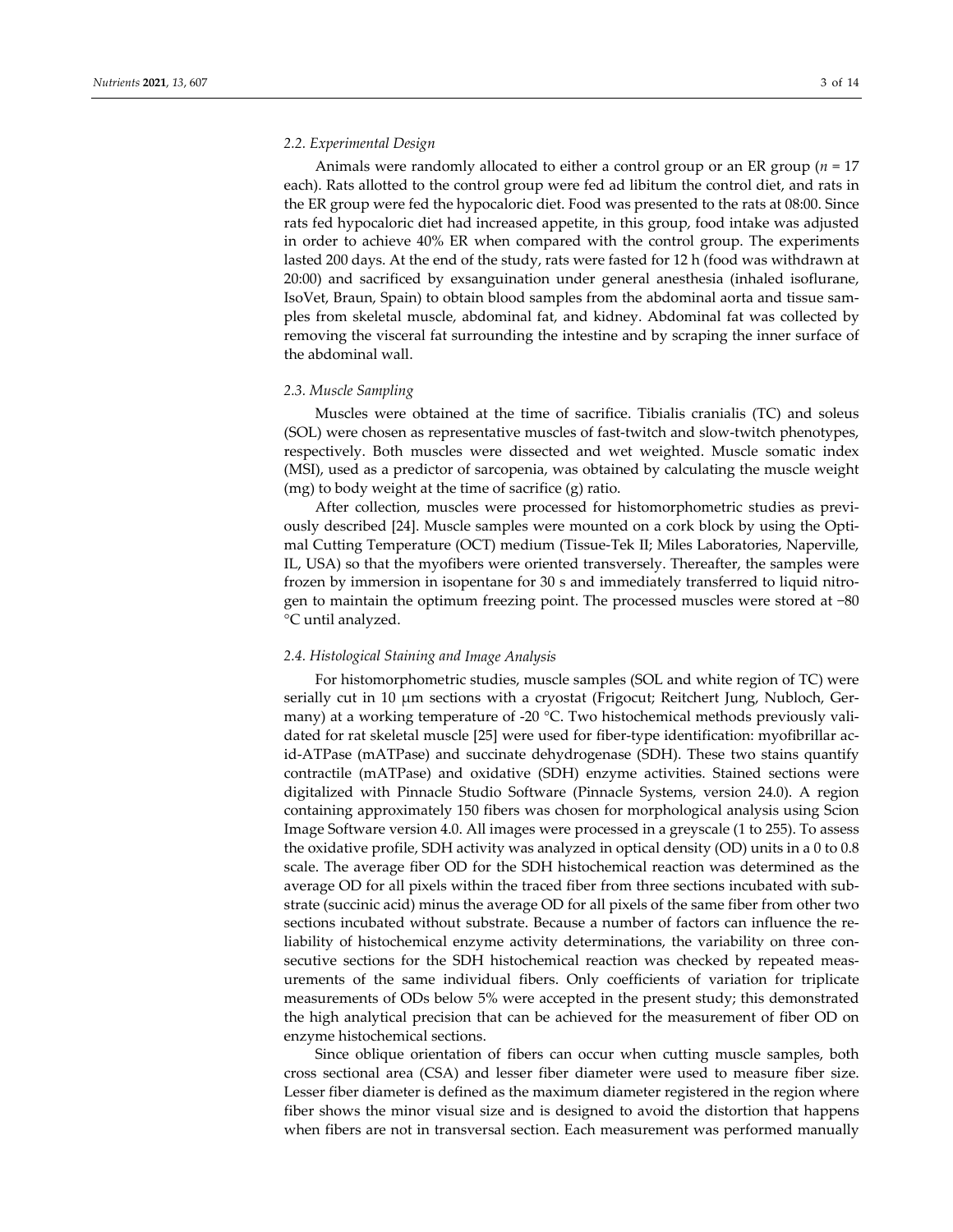using the images from the SDH stain. Pixels were adjusted to micrometers with an appropriate calibrator.

Fiber phenotype was classified in one of the following types: type I, type IIA, type IIX, and type IIB. Hybrid phenotypes were distributed equally to one of its closer types. The percentage of each fiber-type was calculated for both muscles to analyze the fiber‐type composition.

#### *2.5. Blood Biochemistry*

After blood collection, plasma was separated by centrifugation (3500 rpm for 10 min at 4 °C) and stored at −20 °C until assayed. ELISA test was used to quantify plasma intact FGF23 (Kainos Laboratories, Tokyo, Japan). Plasma levels of 25(OH)‐vitamin D and 1,25(OH)2‐vitamin D were determined by radioimmunoassay (Immunodiagnostic Sys‐ tems Ltd., Boldon, UK). Assay performance was as follows: 25(OH)‐vitamin D: specificity = 100% for 25(OH)-vitamin D<sub>3</sub> and 75% for 25(OH)-vitamin D<sub>2</sub>; sensitivity = 1.2 ng/mL. 1,25(OH)2‐vitamin D: specificity = 100% for 1,25(OH)‐vitamin D3 and 91% for 1,25(OH)-vitamin D<sub>2</sub>; sensitivity =  $2.1$  pg/mL.

#### *2.6. RNA Extraction and Real‐Time RT‐PCR*

Kidney tissue was disrupted using liquid nitrogen and grinded thoroughly with a mortar. Total RNA was isolated using TRIzol reagent protocol (Invitrogen, Carlsbad, CA, USA), and a treatment with DNAse I amplification Grade (Sigma‐Aldrich, St. Louis, MO, USA) was done according to the manufacturer's instruction. Quantification was per‐ formed by spectrophotometry (ND1000, Nanodrop Technologies, Wilmington, DE, USA). Fifty nanograms of total RNA were used to analyze mRNA expression in the Light Cycler thermal cycler system (Roche Diagnostics, Indianapolis, IN, USA). QuantiTect SYBR Green RT‐PCR kit (Qiagen GmbH, Hilden, Germany) was used for quantification following the manufacturer's protocol. Results were normalized to GAPDH by using the 2−ΔΔCt method. Primers for CYP27b1 and CYP24a1 quantification were purchased from Sigma Aldrich (Sigma‐Aldrich St. Louis, MO, USA). Sequences for GAPDH were pur‐ chased from Eurofins (Eurofins Genomics, Germany GmbH, Ebersberg, Germany) (Table 2).

| Gene                | Forward Primer (5'-3') | Reverse Primer (5'-3')      |
|---------------------|------------------------|-----------------------------|
| <b>GAPDH</b>        | AGGGCTGCCTTCTCTTGTGAC  | TGGGTAGAATCATACTGGAACATGTAG |
| CYP27h1             | AAGAGTGATGACTACTGGG    | ATAGTATCAAATAGCCGGGG        |
| CYP <sub>24a1</sub> | AAGTGTGCCATTTACAACTC   | GTTAACACTGTTCCTTTGGG        |

**Table 2.** Sequences of primers used for RT‐PCR in renal tissue.

## *2.7. Statistics*

Statistical analysis was performed using GraphPad Prism version 6.01 software (GraphPad Software, La Jolla, CA, USA). Values are expressed as mean ± standard error (SE). The difference between means was determined by Student's t‐test. Pearson's test was used for correlation analysis. Differences between means were considered significant when *p <* 0.05.

#### **3. Results**

#### *3.1. Energy Intake, Body Weight, Fat Mass, and Muscle Mass*

During the experiments, rats that ate hypocaloric diet lost 12.9% (from 239.0 ± 2.7 to 208.0  $\pm$  3.7 g) of their weight, while control rats gained 31.3% (from 244.6  $\pm$  1.9 to 321.3  $\pm$ 7.2 g) of their initial weight, *p <* 0.0001 (Figure 1A). Abdominal fat, weighted at the time of sacrifice, was much lower in ER rats,  $1.7 \pm 0.2$  g, than in controls,  $20.4 \pm 2.4$  g,  $p < 0.0001$ . Even though rats from the ER group were 35% lighter and had ~90% less abdominal fat than rats from the control group, only minor changes in muscle mass were found. ER did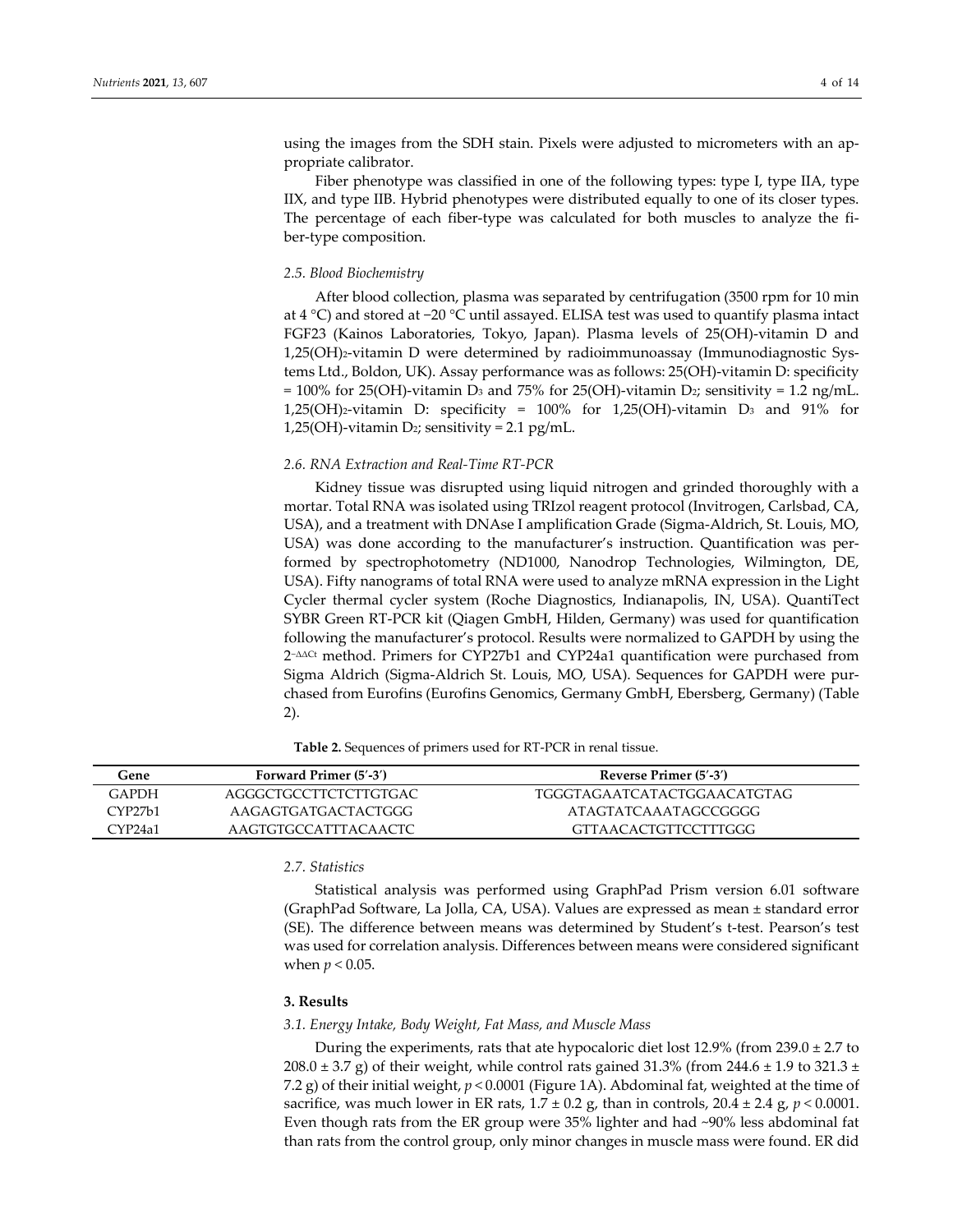not decrease the weight of TC; however, SOL weighted 12% less in the ER group when compared to the control group,  $p = 0.03$  (Figure 1B). MSI, which quantifies the muscle mass related to body weight, was significantly increased in both TC and SOL of rats fed the hypocaloric diet, 55% and 35.5%, respectively, *p <* 0.0001 (Figure 1C).





### *3.2. Muscle Histomorphometry*

#### 3.2.1. Fiber‐Type Composition

Four muscle fiber‐types were identified in TC: types I, IIA, IIX, and IIB. As seen in Figure 2A, when compared with the control group, the TC of rats subjected to ER had a higher proportion of type IIA fibers that were increased by 13.8%,  $p = 0.001$ , while the percentage of type IIX fibers decreased by 12.8%, *p =* 0.006. ER did not modify the proportion of type I and type IIB fibers in TC. SOL was composed only of type I and type IIA fibers, with a clear predominance of type I fibers. A small reduction in the percentage of type I  $(2.2\%)$  with a corresponding increase in the percentage of type IIA  $(2.2\%)$  fibers was observed in SOL of rats from the ER group when compared to control rats (Figure 2B).



**Figure 2.** Fiber‐type composition of (**A**) tibialis cranialis (TC) and (**B**) soleus (SOL) muscles. Stu‐ dent's t-test between control (black bars) and energy-restricted (grey bars) groups. \*  $p < 0.05$  vs. control.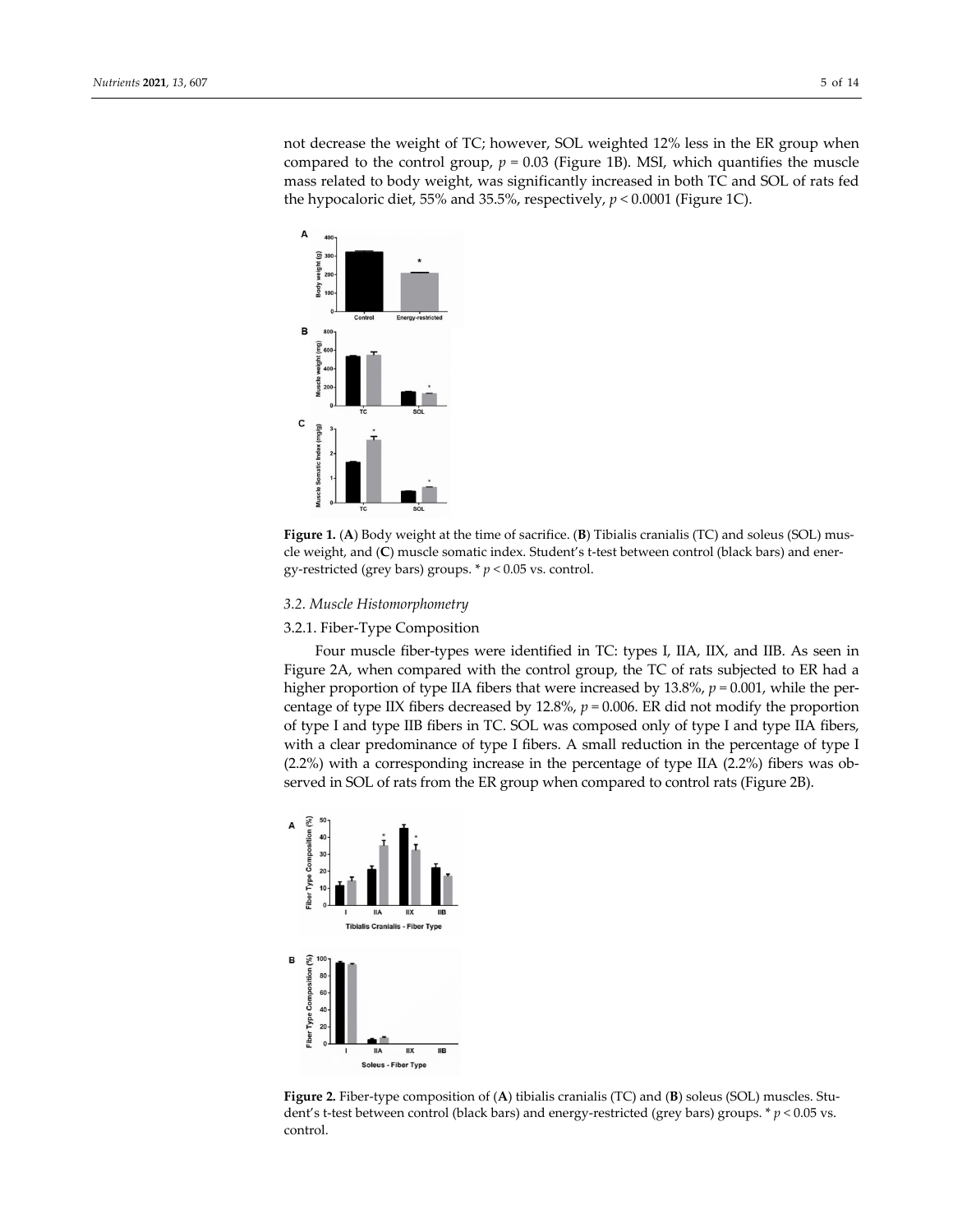## 3.2.2. Muscle Fiber Size

Excellent agreement was found between CSA and lesser fiber diameter, thus all re‐ sults are reported as CSA. ER resulted in mild generalized atrophy of muscle fibers. In TC, atrophy was more evident in type II fibers than in type I, but the differences did not reach statistical significance in any type of fiber (Figure 3A). By contrast, muscle fiber CSA was significantly decreased in SOL of ER rats,  $3313 \pm 245$   $\mu$ m<sup>2</sup>, when compared with controls,  $4181 \pm 222 \mu m^2$ ,  $p = 0.015$ . This decrease in fiber size affected mainly type I fibers 3395 ± 260 vs. 4234 ± 234 μm2 in controls, *p =* 0.025 (Figure 3B).



**Figure 3.** Mean fiber cross‐sectional area of (**A**) tibialis cranialis and (**B**) soleus muscles. Student's t‐test between control (black bars) and energy‐restricted (grey bars) groups. \* *p <* 0.05 vs. control.

## 3.2.3. Muscle Oxidative Profile

As shown in Figure 4A, the oxidative profile of muscle fibers, measured by SDH ac‐ tivity, did not change in TC. In contrast, in SOL, SDH activity was reduced in type I fibers of rats from the ER group,  $0.41 \pm 0.01$  vs.  $0.47 \pm 0.01$  OD units in the control group,  $p <$ 0.001 (Figure 4B).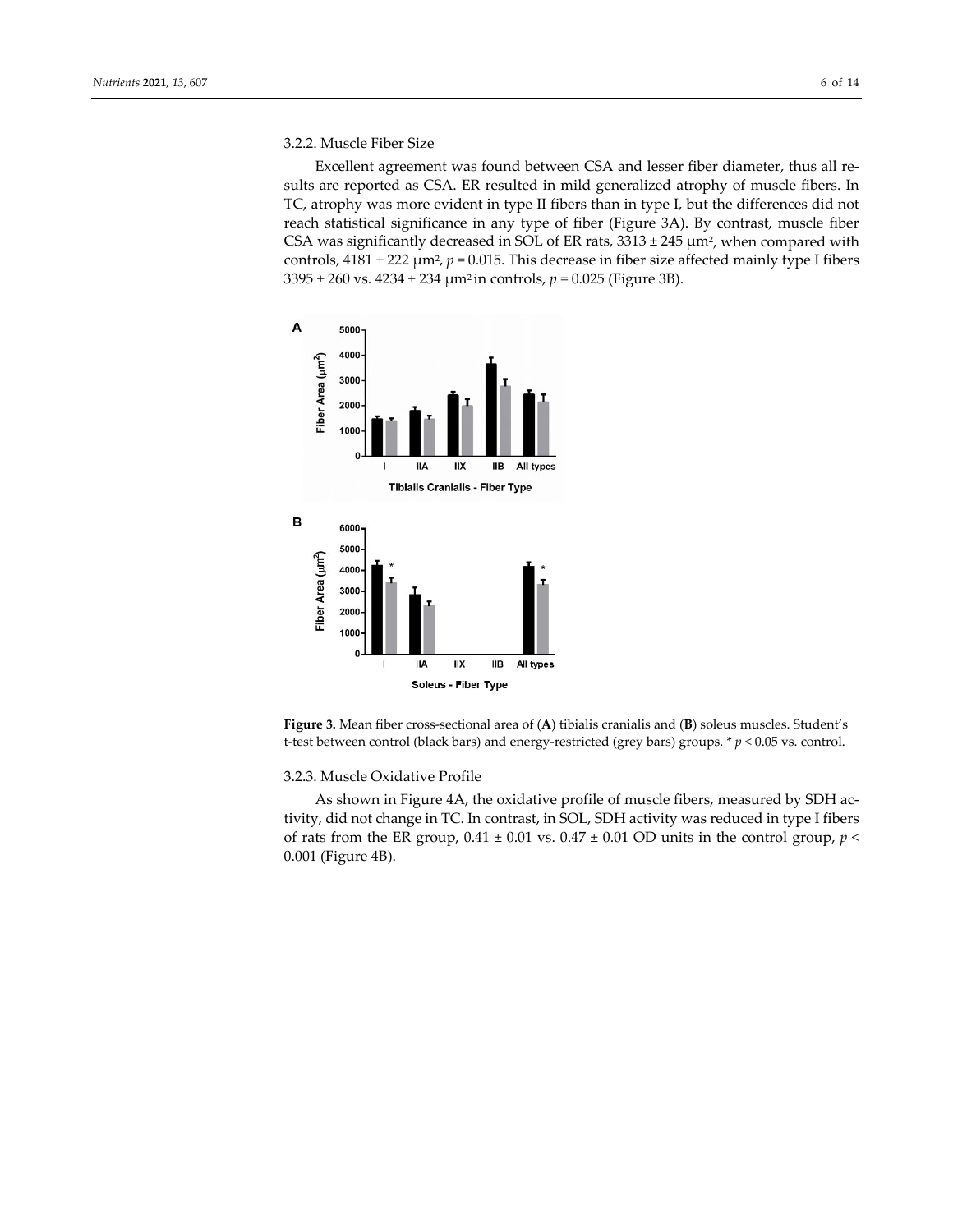



## *3.3. Studies on Vitamin D and Related Metabolites*

Plasma 25(OH)-vitamin D concentration was not different between groups, 19.9  $\pm$ 1.7 vs. 23.2 ± 1.8 ng/mL,  $p = 0.181$  (Figure 5A), but plasma 1,25(OH)<sub>2</sub>-vitamin D concentration was higher in energy-restricted rats,  $169.7 \pm 6.8$  pg/mL, than in controls,  $85.4 \pm 11.5$ pg/mL, *p <* 0.0001 (Figure 5B). The increase in 1,25(OH)2‐vitamin D levels was consistent with the results of mRNA assays, which showed an increase in the renal expression (mRNA/GAPDH) of CYP27b1, 3.01 ± 0.78 vs. 1.24 ± 0.31, *p =* 0.027 (Figure 5C) and a de‐ crease in the renal expression of CYP24a1,  $0.14 \pm 0.11$  vs.  $1.30 \pm 0.31$ ,  $p = 0.011$  (Figure 5D) in ER rats. ER rats also had lower plasma concentrations of FGF23, 151.2  $\pm$  14.1 pg/mL, than control rats,  $324.5 \pm 16.8$  pg/mL,  $p < 0.0001$  (Figure 5E).



**Figure 5.** (**A**) Plasma concentrations of 25(OH)‐vitamin D and (**B**) 1,25(OH)2‐vitamin D, (**C**) kidney mRNA expression of the enzymes CYP27b1 and (**D**) CYP24a1 relative to GAPDH, and (**E**) plasma concentrations of fibroblast growth factor 23 (FGF23). Student's t‐test between control (black bars) and energy-restricted (grey bars) groups. \*  $p$  < 0.05 vs. control.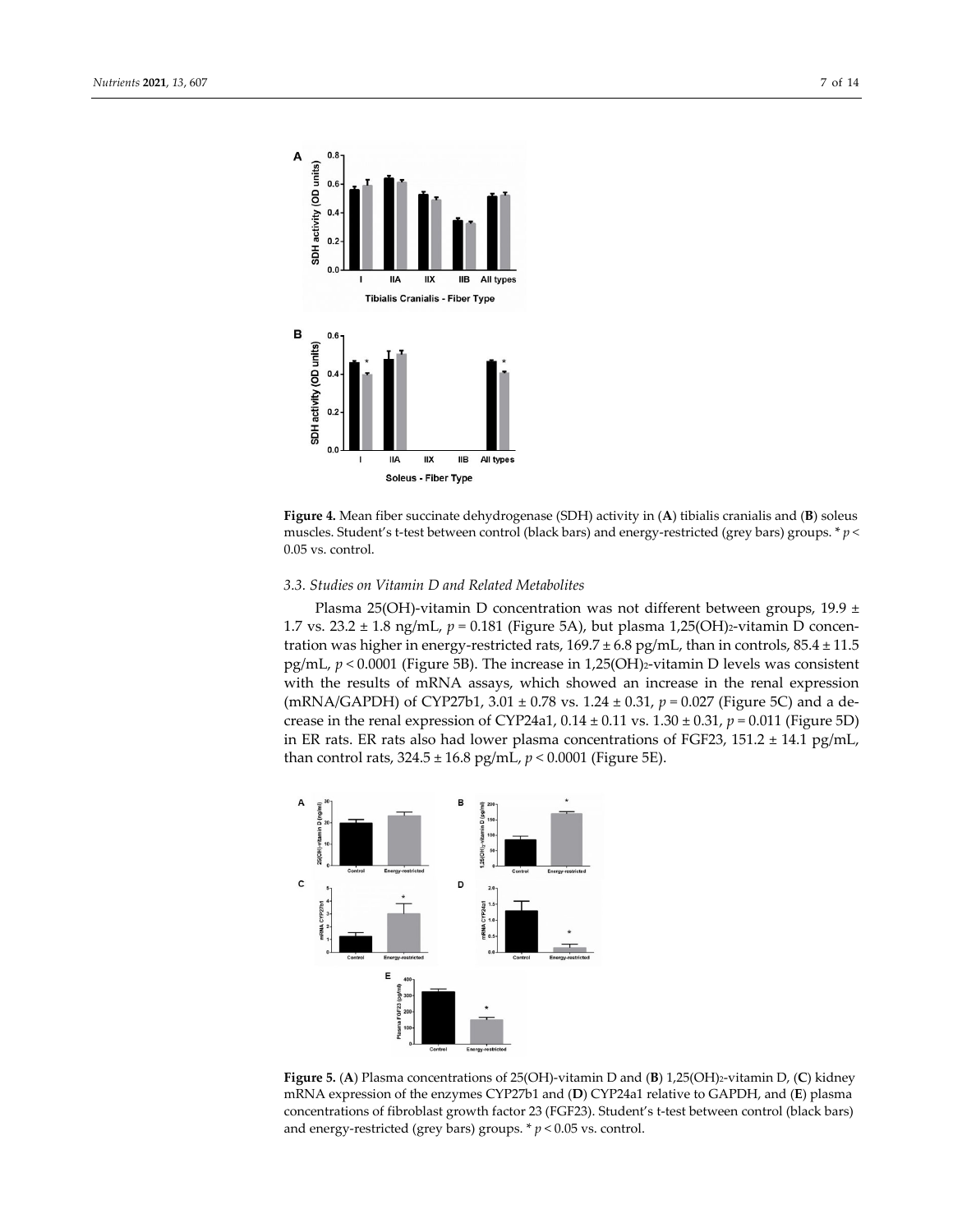The increase in plasma  $1,25(OH)$ <sub>2</sub>-vitamin D was positively correlated with the increase in MSI observed in rats from the ER group in both muscles, TC and SOL (Figure 6). Changes of fiber‐type composition in TC were also well correlated to plasma 1,25(OH)2‐vitamin D concentration; the increase in 1,25(OH)2‐vitamin D after ER was positively correlated with the percentage of type IIA fibers ( $r = 0.772$ ,  $p < 0.001$ ) and inversely correlated with the percentage of type IIX fibers (r = −0.638, *p* = 0.004). In addition, a significant inverse correlation between plasma 1,25(OH)2‐vitamin D and SDH activity was observed in SOL (r = −0.491, *p* = 0.009).



Figure 6. Correlation study (Pearson test) between plasma concentrations of 1,25(OH)2-vitamin D vs. muscle somatic index in (**A**) tibialis cranialis and (**B**) soleus muscles of control and ener‐ gy‐restricted rats.

#### **4. Discussion**

This study was designed to investigate the effect of ER on skeletal muscle phenotype and the influence of vitamin D on these changes. Our results demonstrate that, although ER promoted lack of continuous growth of postural muscles, the MSI was, in fact, in‐ creased. Moreover, after ER, fast-twitch muscles tended to evolve to a slower phenotype. These skeletal muscle changes were strongly correlated with the increase in plasma concentrations of 1,25(OH)2-vitamin D found in ER rats.

The protocols that are more widely used for ER in rodents involve a reduction of the total amount of food provided to the animals, either by decreasing daily food intake or, less frequently, by alternate day feeding [26,27]. These protocols not only reduce energy intake but also protein intake, which is essential for maintenance of muscle growth and function [28,29]. To avoid this limitation and to isolate the effect of energy intake on muscle, in the present study, rats were fed a hypocaloric diet that provided normal amount of proteins but reduced calories. In fact, in our effort to prevent protein re‐ striction, ER rats ended up ingesting slightly more proteins than controls throughout the experiments (798 vs. 670 g,  $p < 0.05$ ), and this may have had some partly anti-catabolic effect on muscle. Previous studies have shown that adequate intake of high-quality pro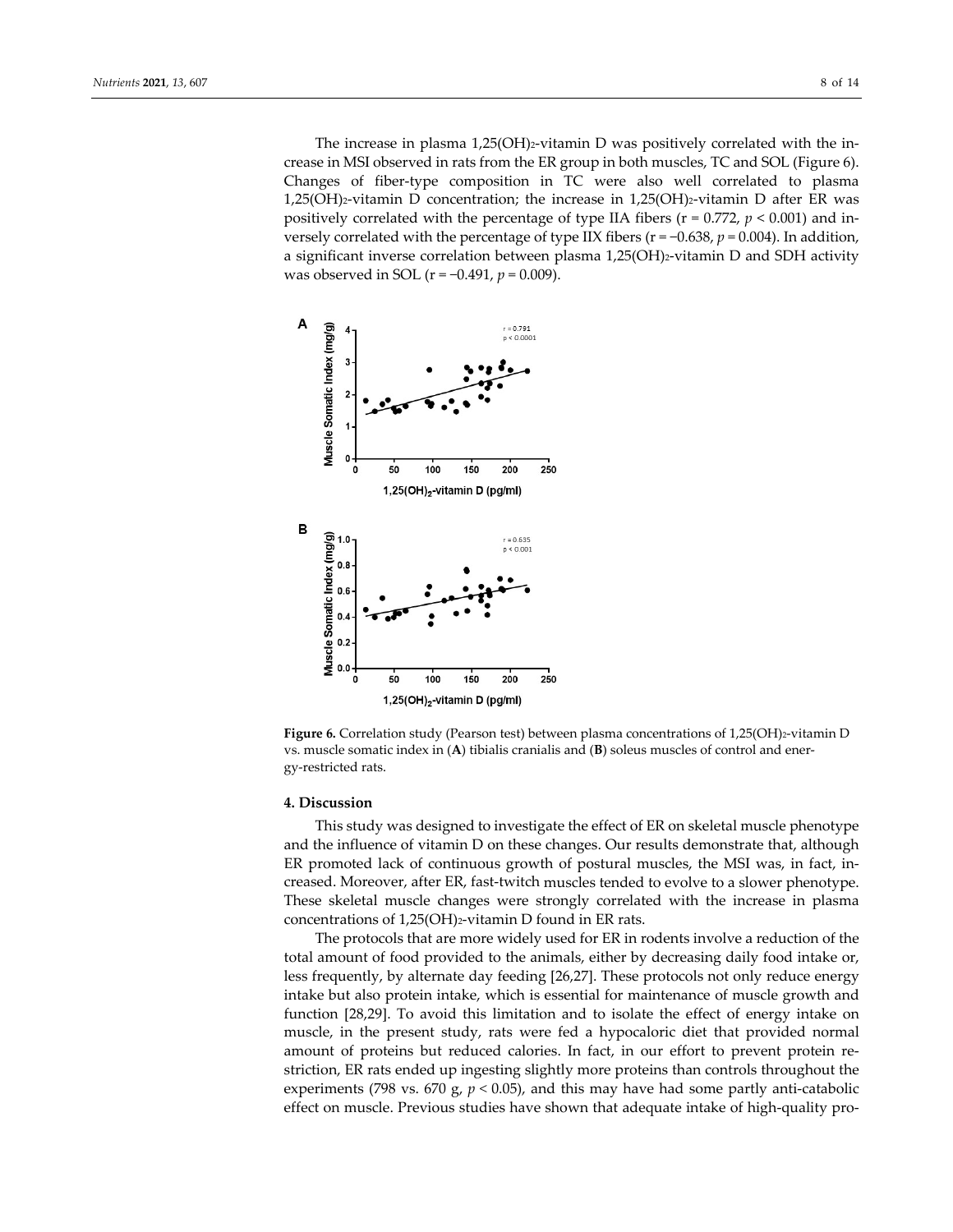teins is a factor in promoting muscle protein synthesis and preventing loss of muscle strength associated with aging [30].

The effect of ER on skeletal muscle mass is controversial. A number of studies have reported that ER reduces muscle weight and size [31–34], but this outcome has been shown to change over time and is not consistent in all muscles [33,35]. Our results agree with these reports since we observed a decrease in muscle mass in SOL but not in TC. The disparity may be explained by the function of each muscle. SOL is a postural muscle whose main function is to support body weight; therefore, the reduction of body weight after ER would decrease the stimulus for SOL growth [36], which was reflected in de‐ creased muscle mass and decreased fiber size. These results are consistent with human studies that have shown decreased fiber size in women with low body weight [37]. This effect was not seen in TC, which is mainly used for locomotion and would be affected preferentially by physical activity [38]. All these data seem to indicate that the muscle atrophy observed after ER is more likely related to decreased body weight than to di‐ minishing energy availability.

In agreement with other studies [33,39], we found an increase in the MSI of both muscles in ER rats. The increase in MSI was influenced by the decrease in body weight and more specifically by the decrease in body fat. However, these results cannot be considered a mathematical artifact because they reflect preservation of muscle mass in the face of severe ER. Moreover, the higher MSI should provide functional advantages [40,41].

For this study, we selected two muscles with different contractile and metabolic phenotypes, SOL and TC. SOL is a slow‐twitch muscle mostly composed by type I fibers while TC is a fast-twitch muscle with a predominance of type II fibers. Phenotype of skeletal muscle is not static and can be modulated by different factors such as nutrition, exercise, or disease [42–44]. Phenotypic changes are more common in phasic muscles which participate in propulsion during the movement. After exercise and training, phasic muscles adapt to a slower contractile profile, which improves resistance and reduces the effects of muscle fatigue [45,46]. Likewise, the metabolic profile of the fibers also changes to preserve oxidative activity [47]. In this study, the rats on ER experienced a fast-to-slow switch in the fiber composition of TC without changes in the oxidative profile. The contractile phenotype of TC after ER was characterized by an increase in type IIA and a de‐ crease in type IIX fibers as well as a tendency to increase type I fibers. Our results agree with previous reports demonstrating that ER ameliorates the effect of aging on muscle by reducing the percentage of type IIX and increasing type IIA fibers [39]. These changes are similar to the remodeling observed during training and are likely to improve muscle function [47,48]. In SOL, we did not find any significant changes in fiber type distribution, but oxidative profile was reduced in rats subjected to ER, and the decrease in SDH activity reached statistical significance in type I fibers. The decrease of this mitochondrial enzyme in SOL would be consistent with the need to support less body weight.

Rats subjected to ER had increased levels of 1,25(OH)2-vitamin D, and plasma concentrations of 1,25(OH)2‐vitamin D showed a strong positive correlation with MSI both in TC and SOL. Although correlation does not always mean causation, vitamin D is known to be involved in skeletal muscle function and growth [49,50] and has been shown to induce hypertrophy of muscle fibers [51]. Thus, the increase in  $1,25(OH)$ 2-vitamin D levels found after ER is likely to produce anabolic effects on muscle. Vitamin D has been reported to influence muscle phenotype by modulating the number of type IIA fibers [50,52]. Interestingly, we found that the increase in the percentage of type II fibers after ER was strongly correlated to plasma 1,25(OH)2-vitamin D levels. These data are also in agreement with a recent study showing that  $1,25(OH)_{2}$ -vitamin D administration corrected the changes induced by uremia in the skeletal muscle of rats and increased the percentage of type IIA fibers [24].

The mechanisms by which 1,25(OH)<sub>2</sub>-vitamin D influences muscle phenotype have not been fully elucidated. The action of 1,25(OH)2-vitamin D on muscle is likely to be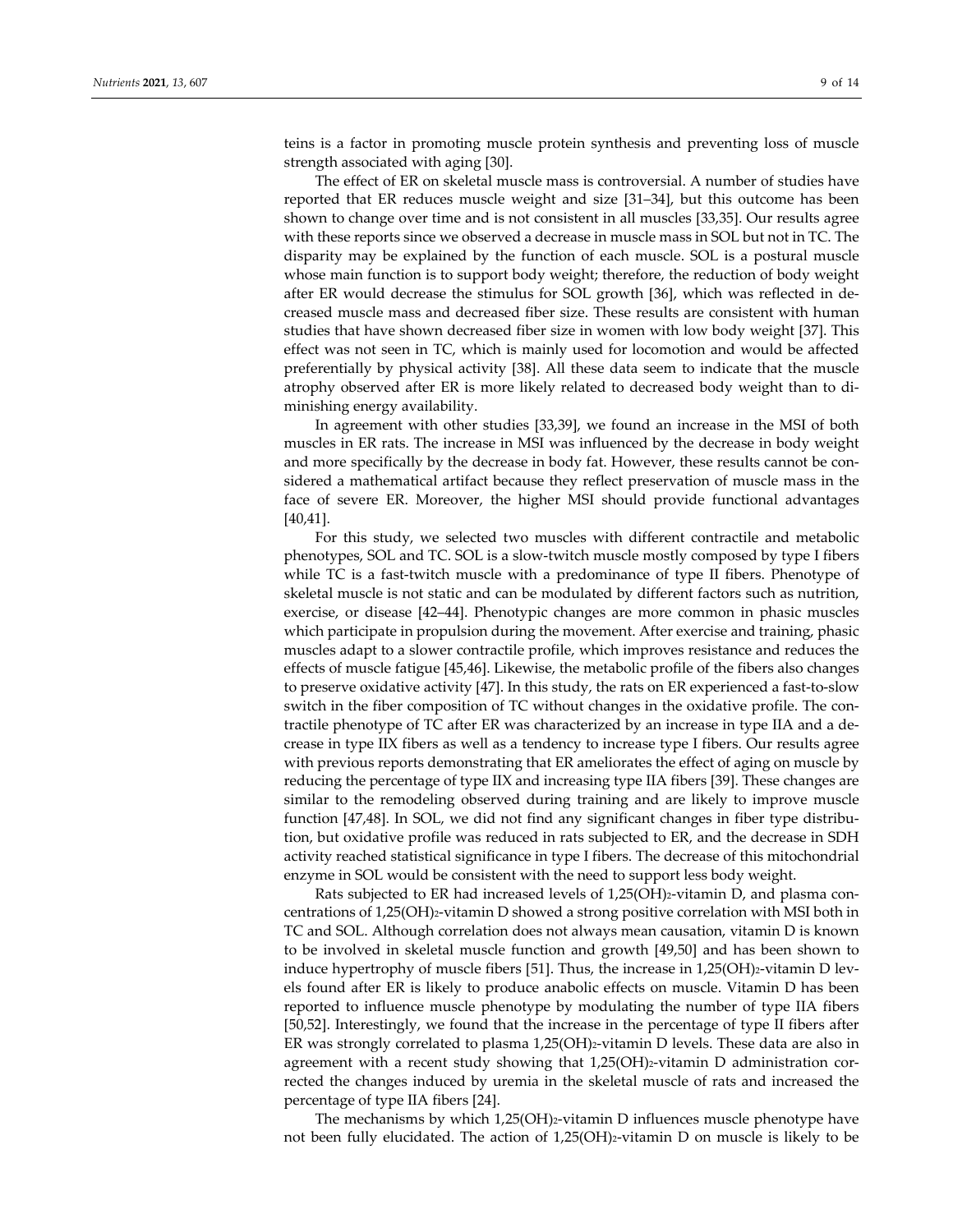mediated by interaction with the vitamin D receptor (VDR). VDR over-expression has been reported to promote muscle anabolism [53], while VDR knockouts show muscle atrophy [54]. The 1,25(OH)2-vitamin D stimulates myogenesis through both genomic and non‐genomic VDR‐mediated mechanisms. Genomic actions involve interactions with vitamin D response element (VDRE), which has been found in many myogenic‐related genes. Non-genomic mechanisms seem to affect mainly signal transduction in the ubiquitin–proteasomal pathway [55].

Previous work has demonstrated that energy intake directly regulates plasma FGF23 synthesis and secretion by bone cells. High caloric intake results in an increase in plasma FGF23, while reduced caloric intake decreases plasma FGF23 [23,56]. Our results showing lower FGF23 concentrations in the plasma of rats subjected to ER than in controls are consistent with these findings. FGF23 is a major regulator of vitamin D metabolism that inhibits the production of active vitamin D by modulating renal enzymes in‐ volved in  $1,25(OH)_{2}$ -vitamin D synthesis and catabolism. The data collected in the present study demonstrate that ER rats had significantly higher plasma concentrations of 1,25(OH)2‐vitamin D than controls. No significant differences between controls and ER rats were found in the plasma concentrations of 25(OH)‐vitamin D. Given that 25(OH)-vitamin D is the most reliable marker of dietary vitamin D status, any effect due to a difference in vitamin D intake between groups can be ruled out. However, ER re‐ sulted in a significant up-regulation of the main enzyme involved in  $1,25(OH)_{2}$ -vitamin D synthesis, CYP27b1, and a significant down‐regulation of the main enzyme involved in 1,25(OH)2‐vitamin D catabolism, CYP24a1. It is interesting to note that CYP24a1 was down-regulated even in the presence of elevated 1,25(OH)<sub>2</sub>-vitamin D, which, through interaction with kidney VDR, is known to up-regulate CYP24a1 [57]. Since these enzymes, CYP27b1 and CYP24a1, are directly regulated by FGF23, the increase in plasma 1,25(OH)2‐vitamin D concentration seems to be secondary to the decrease in FGF23 production after ER.

Sequestration of vitamin D in adipose tissue [58] and volumetric dilution [59] have been proposed as mechanisms that may reduce vitamin D concentrations in obese peo‐ ple. Theoretically, the opposite, i.e., release from fat and volumetric concentration, could occur after ER. Although these mechanisms apply mostly to vitamin D and 25(OH)-vitamin D, they might also have some influence on circulating levels of 1,25(OH)2‐vitamin D and could have contributed to the increased concentrations ob‐ served in ER rats.

The proposed mechanisms, involving a bone–kidney–muscle axis by which ER may influence muscle mass and phenotype through vitamin D up-regulation, are summarized in Figure 7.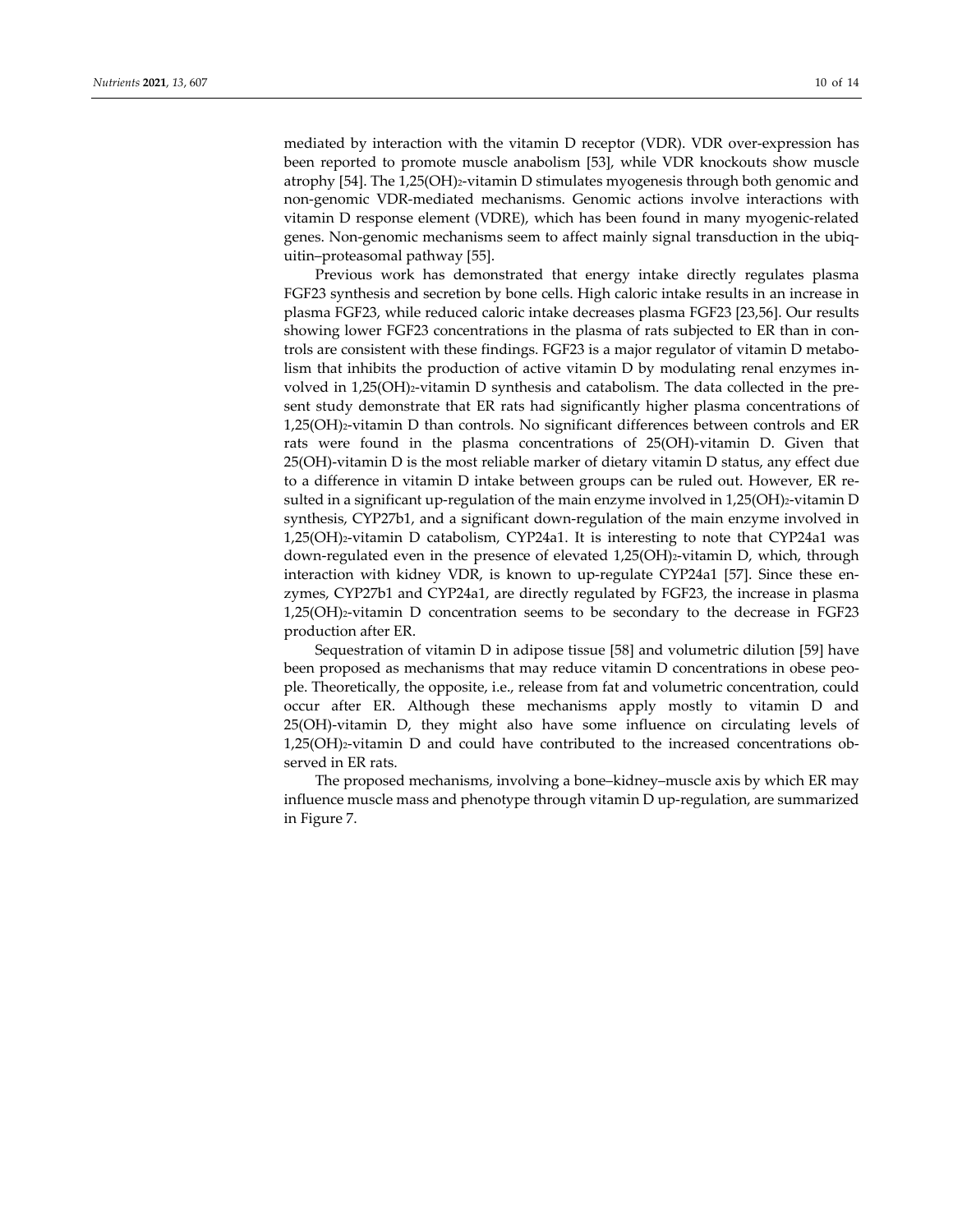

**Figure 7.** Proposed mechanism by which energy restriction modulates skeletal muscle mass and phenotype through regulation of vitamin D metabolism.

This study has some limitations. Since ER acts at many different levels, it is difficult to dissociate the effects of increased 1,25(OH)2‐vitamin D from other influences of ER on muscle, such as modifications in mechanical load or changes in glucose metabolism/insulin sensitivity.

## **5. Conclusions**

In conclusion, this study demonstrates that ER preserves skeletal muscle mass and modifies skeletal muscle fiber to a slower phenotype in phasic muscles (TC). These beneficial effects are closely related to the increases in 1,25(OH)<sub>2</sub>-vitamin D levels secondary to activation of the bone–renal axis after ER that subsequently may impact muscle.

**Author Contributions:** E.A.‐T. and J.‐L.L.R. conceived and designed the study; A.V., R.R., C.P., I.L., and A.I.R. performed experiments; A.V., E.A.‐T. and J.‐L.L.R. analyzed data; A.V. and E.A.‐T. drafted manuscript; A.V., R.R., C.P., I.L., A.I.R., E.A.‐T. and J.L.L.R. edited and revised manuscript; A.V., R.R., C.P., I.L., A.I.R., E.A.‐T. and J.‐L.L.R. approved final version of manuscript. Addition‐ ally, E.A.‐T. contributed to funding for this project. All authors have read and agreed to the pub‐ lished version of the manuscript.

**Funding:** This research was funded by a Spanish Government Grant from the Instituto de Salud Carlos III, grant number PI17/00169 (Co-funded by FEDER, European Regional Development Fund; "A way to make Europe"/"Investing in your future").

**Institutional Review Board Statement:** All experimental protocols were reviewed and approved by the Ethics Committee for Animal Research of the University of Cordoba and by Junta de An‐ dalucia (Spain) (Ethical Code Number 30/10/2017/148, date 08/11/2017). All protocols were carried out following the approved guidelines. They followed the guiding principle laid down by the Higher Council of Scientific Research of Spain following the normal procedures directing animal welfare and adhered to the recommendations included in the Guide for Care and Use of Laboratory Animals (US Department of Health and Human Services, NIH) and European laws (Art. 41.1, Real Decreto 53/2013, 01/02 Dec 2012/707/UE) and regulations on the protection of animals, under the advice of specialized personnel.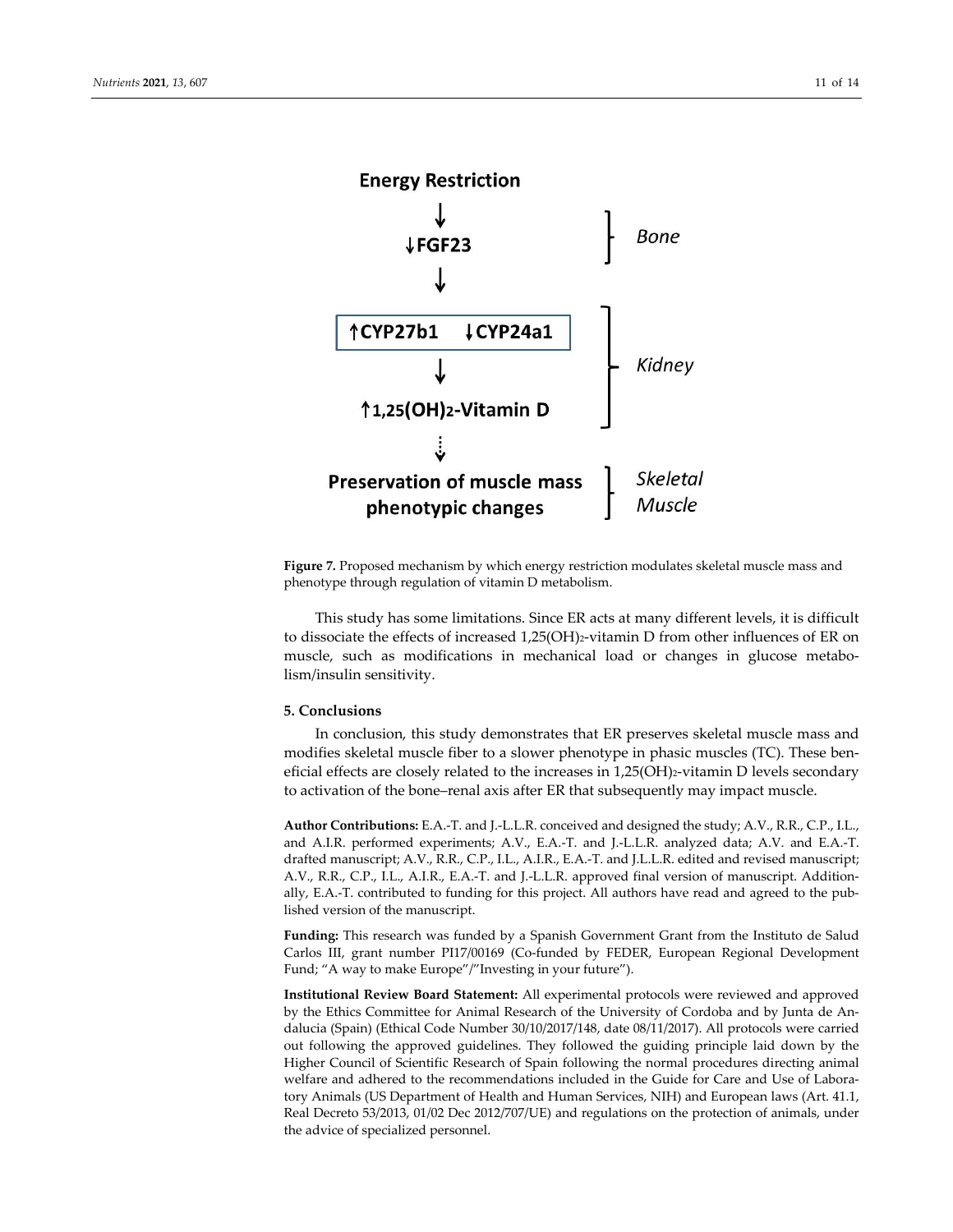**Informed Consent Statement:** Not applicable.

**Data Availability Statement:** The data presented in this study are available on request from the corresponding author.

**Conflicts of Interest:** The authors declare no conflict of interest. The funders had no role in the design of the study; in the collection, analyses, or interpretation of data; in the writing of the manuscript, or in the decision to publish the results.

## **References**

- 1. Omodei, D.; Fontana, L. Calorie restriction and prevention of age‐associated chronic disease. *FEBS Lett.* **2011**, *585*, 1537–1542, doi:10.1016/j.febslet.2011.03.015.
- 2. Lee, D.; Goldberg, A.L. SIRT1 Protein, by Blocking the Activities of Transcription Factors FoxO1 and FoxO3, Inhibits Muscle Atrophy and Promotes Muscle Growth. *J. Biol. Chem.* **2013**, *288*, 30515–30526, doi:10.1074/jbc.m113.489716.
- 3. Park, B.‐S.; Henning, P.C.; Grant, S.C.; Lee, W.J.; Lee, S.‐R.; Arjmandi, B.H.; Kim, J.‐S. HMB attenuates muscle loss during sustained energy deficit induced by calorie restriction and endurance exercise. *Metabolism* **2013**, *62*, 1718–1729, doi:10.1016/j.metabol.2013.06.005.
- 4. Aspnes, L.E.; Lee, C.M.; Weindruch, R.; Chung, S.S.; Roecker, E.B.; Aiken, J.M. Caloric restriction reduces fiber loss and mitochondrial abnormalities in aged rat muscle. *FASEB J.* **1997**, *11*, 573–581, doi:10.1096/fasebj.11.7.9212081.
- 5. Hepple, R.T.; Qin, M.; Nakamoto, H.; Goto, S. Caloric restriction optimizes the proteasome pathway with aging in rat plantaris muscle: Implications for sarcopenia. *Am. J. Physiol. Integr. Comp. Physiol.* **2008**, *295*, R1231–R1237, doi:10.1152/ajpregu.90478.2008.
- 6. McKiernan, S.H.; Colman, R.J.; Lopez, M.; Beasley, T.; Aiken, J.M.; Anderson, R.M.; Weindruch, R. Caloric restriction delays aging‐induced cellular phenotypes in rhesus monkey skeletal muscle. *Exp. Gerontol.* **2011**, *46*, 23–29, doi:10.1016/j.exger.2010.09.011.
- 7. Phillips, T.; Leeuwenburgh, C. Muscle fiber‐specific apoptosis and TNF‐α signaling in sarcopenia are attenuated by life‐long calorie restriction. *FASEB J.* **2005**, *19*, 1–33, doi:10.1096/fj.04‐2870fje.
- 8. Stockinger, J.; Maxwell, N.; Shapiro, D.; Decabo, R.; Valdez, G. Caloric Restriction Mimetics Slow Aging of Neuromuscular Synapses and Muscle Fibers. *J. Gerontol. Ser. A Boil. Sci. Med Sci.* **2017**, *73*, 21–28, doi:10.1093/gerona/glx023.
- 9. Yoshida, S.; Yamahara, K.; Kume, S.; Koya, D.; Yasuda-Yamahara, M.; Takeda, N.; Osawa, N.; Chin-Kanasaki, M.; Adachi, Y.; Nagao, K.; et al. Role of dietary amino acid balance in diet restriction-mediated lifespan extension, renoprotection, and muscle weakness in aged mice. *Aging Cell* **2018**, *17*, e12796, doi:10.1111/acel.12796.
- 10. Gutiérrez‐Casado, E.; Khraiwesh, H.; López‐Domínguez, J.A.; Montero‐Guisado, J.; López‐Lluch, G.; Navas, P.; De Cabo, R.; Ramsey, J.J.; González‐Reyes, J.A.; Villalba, J.M. The Impact of Aging, Calorie Restriction and Dietary Fat on Autophagy Markers and Mitochondrial Ultrastructure and Dynamics in Mouse Skeletal Muscle. *J. Gerontol. Ser. A Biol. Sci. Med. Sci.* **2019**, *74*, 760–769, doi:10.1093/gerona/gly161.
- 11. Chen, Y.; Hagopian, K.; Bibus, D.; Villalba, J.M.; López‐Lluch, G.; Navas, P.; Kim, K.; Ramsey, J.J. The Influence of Dietary Lipid Composition on Skeletal Muscle Mitochondria From Mice Following Eight Months of Calorie Restriction. *Physiol. Res.* **2014**, *63*, 57–71, doi:10.33549/physiolres.932529.
- 12. Martins, V.F.; Tahvilian, S.; Kang, J.H.; Svensson, K.; Hetrick, B.; Chick, W.S.; Schenk, S.; McCurdy, C.E. Calorie Re‐ striction-Induced Increase in Skeletal Muscle Insulin Sensitivity Is Not Prevented by Overexpression of the  $p55\alpha$  Subunit of Phosphoinositide 3‐Kinase. *Front. Physiol.* **2018**, *9*, 789, doi:10.3389/fphys.2018.00789.
- 13. Zhang, R.; Naughton, D.P. Vitamin D in health and disease: Current perspectives. *Nutr. J.* **2010**, *9*, 65, doi:10.1186/1475‐2891‐9‐65.
- 14. Arima, K.; Mizukami, S.; Nishimura, T.; Tomita, Y.; Nakashima, H.; Abe, Y.; Aoyagi, K. Epidemiology of the association be‐ tween serum 25‐hydroxyvitamin D levels and musculoskeletal conditions among elderly individuals: A literature review. *J. Physiol. Anthr.* **2020**, *39*, 1–6, doi:10.1186/s40101‐020‐00249‐3.
- 15. Ceglia, L. Vitamin D and its role in skeletal muscle. *Curr. Opin. Clin. Nutr. Metab. Care* **2009**, *12*, 628–633, doi:10.1097/mco.0b013e328331c707.
- 16. Chiang, C.‐M.; Ismaeel, A.; Griffis, R.B.; Weems, S. Effects of Vitamin D Supplementation on Muscle Strength in Athletes. *J. Strength Cond. Res.* **2017**, *31*, 566–574, doi:10.1519/jsc.0000000000001518.
- 17. Yagüe, M.D.L.P.; Yurrita, L.C.; Cabañas, M.J.C.; Cenzual, M.A.C. Role of Vitamin D in Athletes and Their Performance: Cur‐ rent Concepts and New Trends. *Nutrients* **2020**, *12*, 579, doi:10.3390/nu12020579.
- 18. Holick, M.F. The vitamin D deficiency pandemic: Approaches for diagnosis, treatment and prevention. *Rev. Endocr. Metab. Disord.* **2017**, *18*, 153–165, doi:10.1007/s11154‐017‐9424‐1.
- 19. Wimalawansa, S.J. Associations of vitamin D with insulin resistance, obesity, type 2 diabetes, and metabolic syndrome. *J. Steroid Biochem. Mol. Biol.* **2018**, *175*, 177–189, doi:10.1016/j.jsbmb.2016.09.017.
- 20. Bruyère, O.; Cavalier, E.; Reginster, J.‐Y. Vitamin D and osteosarcopenia. *Curr. Opin. Clin. Nutr. Metab. Care* **2017**, *20*, 498–503, doi:10.1097/mco.0000000000000411.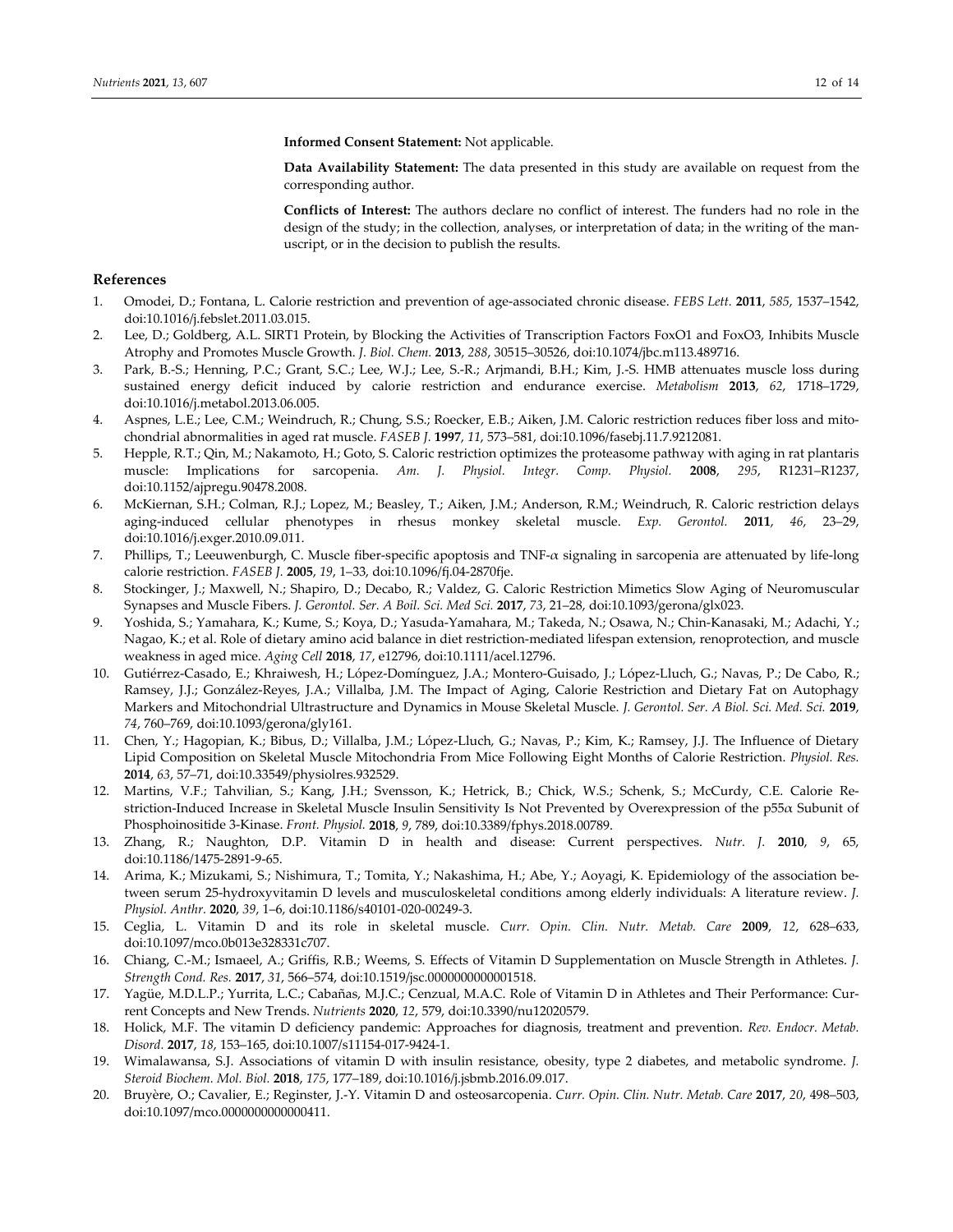- 21. Chang, W.-T.; Wu, C.-H.; Hsu, L.-W.; Chen, P.-W.; Yu, J.-R.; Chang, C.-S.; Tsai, W.-C.; Liu, P.-Y. Serum vitamin D, intact parathyroid hormone, and Fetuin A concentrations were associated with geriatric sarcopenia and cardiac hypertrophy. *Sci. Rep.* **2017**, *7*, 40996, doi:10.1038/srep40996.
- 22. Hasegawa, H.; Nagano, N.; Urakawa, I.; Yamazaki, Y.; Iijima, K.; Fujita, T.; Yamashita, T.; Fukumoto, S.; Shimada, T. Direct evidence for a causative role of FGF23 in the abnormal renal phosphate handling and vitamin D metabolism in rats with early‐stage chronic kidney disease. *Kidney Int.* **2010**, *78*, 975–980, doi:10.1038/ki.2010.313.
- 23. Vidal, A.; Rios, R.; Pineda, C.; Lopez, I.; Muñoz‐Castañeda, J.R.; Rodriguez, M.; Aguilera‐Tejero, E.; Raya, A.I. Direct regulation of fibroblast growth factor 23 by energy intake through mTOR. *Sci. Rep.* **2020**, *10*, 1795–10, doi:10.1038/s41598‐020‐58663‐7.
- 24. Acevedo, L.M.; López, I.; Peralta‐Ramírez, A.; Pineda, C.; Chamizo, V.E.; Rodríguez, M.; Aguilera‐Tejero, E.; Rivero, J.‐L.L. High‐phosphorus diet maximizes and low‐dose calcitriol attenuates skeletal muscle changes in long‐term uremic rats. *J. Appl. Physiol.* **2016**, *120*, 1059–1069, doi:10.1152/japplphysiol.00957.2015.
- 25. Rivero, J.‐L.L.; Talmadge, R.J.; Edgerton, V.R. Interrelationships of myofibrillar ATPase activity and metabolic properties of myosin heavy chain‐based fibre types in rat skeletal muscle. *Histochem. Cell Biol.* **1999**, *111*, 277–287, doi:10.1007/s004180050358.
- 26. Ingram, D.K.; De Cabo, R. Calorie restriction in rodents: Caveats to consider. *Ageing Res. Rev.* **2017**, *39*, 15–28, doi:10.1016/j.arr.2017.05.008.
- 27. Xie, K.; Neff, F.; Markert, A.; Rozman, J.; Aguilar-Pimentel, J.A.; Amarie, O.V.; Becker, L.; Brommage, R.; Garrett, L.; Henzel, K.S.; et al. Every‐other‐day feeding extends lifespan but fails to delay many symptoms of aging in mice. *Nat. Commun.* **2017**, *8*, 1–19, doi:10.1038/s41467‐017‐00178‐3.
- 28. Agarwal, E.; Miller, M.W.; Yaxley, A.; Isenring, E. Malnutrition in the elderly: A narrative review. *Maturitas* **2013**, *76*, 296–302, doi:10.1016/j.maturitas.2013.07.013.
- 29. Prescod, A.L.V.; Halliday, W.C.; Taylor, C.G. Protein deficiency, but not zinc deficiency, reduces recovery of type 1 and type 2 muscle fibre diameters in the gastrocnemius muscle of growing rats. *Br. J. Nutr.* **2011**, *106*, 675–682, doi:10.1017/s0007114511000699.
- 30. Walrand, S.; Zangarelli, A.; Guillet, C.; Salles, J.; Soulier, K.; Giraudet, C.; Patrac, V.; Boirie, Y. Effect of fast dietary proteins on muscle protein synthesis rate and muscle strength in ad libitum‐fed and energy‐restricted old rats. *Br. J. Nutr.* **2011**, *106*, 1683–1690, doi:10.1017/s0007114511002182.
- 31. Chomentowski, P.; Dubé, J.J.; Amati, F.; Stefanovic‐Racic, M.; Zhu, S.; Toledo, F.G.; Goodpaster, B.H. Moderate Exercise At‐ tenuates the Loss of Skeletal Muscle Mass That Occurs With Intentional Caloric Restriction-Induced Weight Loss in Older, Overweight to Obese Adults. *J. Gerontol. Ser. A Boil. Sci. Med Sci.* **2009**, *64*, 575–580, doi:10.1093/gerona/glp007.
- 32. Lu, Y.; Bradley, J.S.; McCoski, S.R.; Gonzalez, J.M.; Ealy, A.D.; Johnson, S.E. Reduced skeletal muscle fiber size following caloric restriction is associated with calpain‐mediated proteolysis and attenuation of IGF‐1 signaling. *Am. J. Physiol. Integr. Comp. Physiol.* **2017**, *312*, R806–R815, doi:10.1152/ajpregu.00400.2016.
- 33. McKiernan, S.H.; Bua, E.; McGorray, J.; Aiken, J. Early‐onset calorie restriction conserves fiber number in aging rat skeletal muscle. *FASEB J.* **2004**, *18*, 580–581, doi:10.1096/fj.03‐0667fje.
- 34. Hoek, A.M.V.D.; Zondag, G.C.; Verschuren, L.; De Ruiter, C.; Attema, J.; De Wit, E.C.; Schwerk, A.M.; Guigas, B.; Lek, S.; Rietman, A.; et al. A novel nutritional supplement prevents muscle loss and accelerates muscle mass recovery in calor‐ ic‐restricted mice. *Metabolism* **2019**, *97*, 57–67, doi:10.1016/j.metabol.2019.05.012.
- 35. Boldrin, L.; Ross, J.A.; Whitmore, C.; Doreste, B.; Beaver, C.; Eddaoudi, A.; Pearce, D.J.; Morgan, J.E. The effect of calorie re‐ striction on mouse skeletal muscle is sex, strain and time‐dependent. *Sci. Rep.* **2017**, *7*, 5160, doi:10.1038/s41598‐017‐04896‐y.
- 36. Baldwin, K.M.; Haddad, F.; Pandorf, C.E.; Roy, R.R.; Edgerton, V.R. Alterations in muscle mass and contractile phenotype in response to unloading models: Role of transcriptional/pretranslational mechanisms. *Front. Physiol.* **2013**, *4*, 284, doi:10.3389/fphys.2013.00284.
- 37. Galusca, B.; Verney, J.; Meugnier, E.; Ling, Y.; Edouard, P.; Feasson, L.; Ravelojaona, M.; Vidal, H.; Estour, B.; Germain, N. Reduced fibre size, capillary supply and mitochondrial activity in constitutional thinness' skeletal muscle. *Acta Physiol.* **2018**, *224*, e13097, doi:10.1111/apha.13097.
- 38. Hoppeler, H.; Flück, M. Normal mammalian skeletal muscle and its phenotypic plasticity. *J. Exp. Biol.* **2002**, *205*, 2143–2152.
- 39. Faitg, J.; Leduc‐Gaudet, J.‐P.; Reynaud, O.; Ferland, G.; Gaudreau, P.; Gouspillou, G. Effects of Aging and Caloric Restriction on Fiber Type Composition, Mitochondrial Morphology and Dynamics in Rat Oxidative and Glycolytic Muscles. *Front. Physiol.* **2019**, *10*, 420, doi:10.3389/fphys.2019.00420.
- 40. Granic, A.; Sayer, A.A.; Robinson, S.M. Dietary Patterns, Skeletal Muscle Health, and Sarcopenia in Older Adults. *Nutrients* **2019**, *11*, 745, doi:10.3390/nu11040745.
- 41. Larsson, L.; Degens, H.; Li, M.; Salviati, L.; Lee, Y.I.; Thompson, W.; Kirkland, J.L.; Sandri, M. Sarcopenia: Aging‐Related Loss of Muscle Mass and Function. *Physiol. Rev.* **2019**, *99*, 427–511, doi:10.1152/physrev.00061.2017.
- 42. Collino, M.; Mastrocola, R.; Nigro, D.; Chiazza, F.; Aragno, M.; D'Antona, G.; Minetto, M.A. Variability in Myosteatosis and Insulin Resistance Induced by High‐Fat Diet in Mouse Skeletal Muscles. *BioMed Res. Int.* **2014**, *2014*, 1–10, doi:10.1155/2014/569623.
- 43. Hearris, M.A.; Hammond, K.M.; Fell, J.M.; Morton, J.P. Regulation of Muscle Glycogen Metabolism during Exercise: Implications for Endurance Performance and Training Adaptations. *Nutrients.* **2018**, *10, 298*, doi:10.1007/s004180050358.